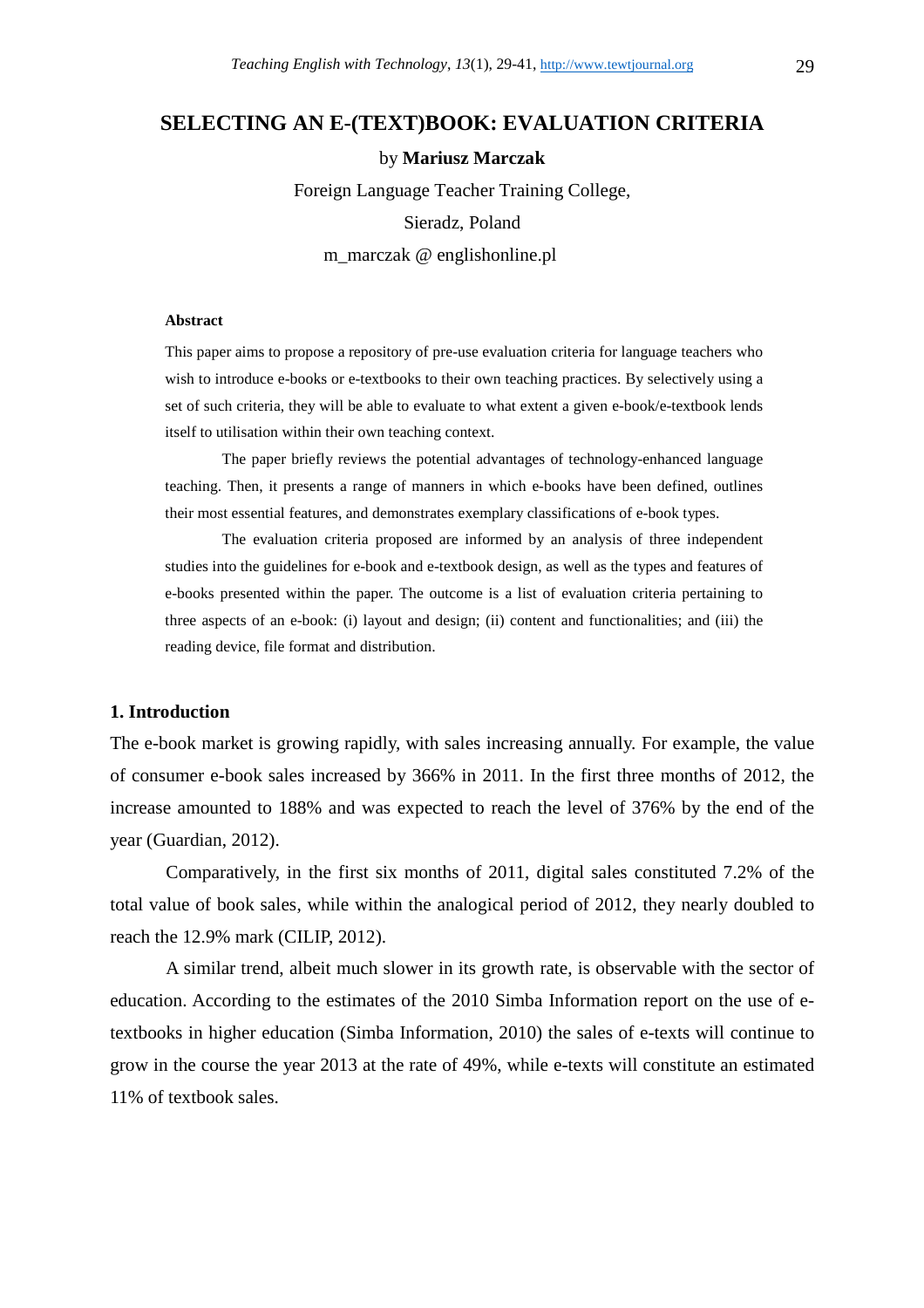Reynolds (2011) estimates that by the year 2015 e-textbook sales on the higher/career education markets in the United States will have reached the 26% mark, whereas in 2017 etextbooks will compose 44% of the United States textbook market.

 As Miller et al. (2012) report in a research study, a steady growth in the introduction of e-textbooks into education is observable, particularly among younger undergraduate students, and those who take technically-oriented college courses.

 Overall, it may be stated that despite the lack of conclusive research findings which would demonstrate a significant impact on the effectiveness of learning (Murray & Pérez, 2011), an increased implementation of e-textbooks seems imminent. The more that it is likely to be driven by the support of e-textbooks among students (McFall et al., 2006) and teaching/academic staff (McFall et al., 2006; Embong et al., 2012).

 This paper aims to assist language educators interested in implementing e-books or etextbooks in evaluating the extent to which particular e-publications lend themselves to utilisation within a specific teaching context. This paper offers a repository of pre-use evaluation criteria pertaining to the following aspects of an e-book: (i) layout and design; (ii) content and functionalities; and (iii) the reading device, file format and distribution.

 The greatest emphasis has been placed on the first two aspects, with the third one, as the most technical of the three, being only signalled here. However, it must be underlined that evaluation to be conducted by an individual language teacher will only be complete if the criteria discussed in this paper are supplemented with the generic criteria conventionally used for the purpose of selecting language teaching materials at large.

### **2. Background**

### **2.1. The merits of technology-enhanced language education**

The use of information and communication technology in language education has a number of potential advantages, which depending on the actual implementation modes may, or may not, become a part of the learning experience.

 By and large, technology can enhance language learning by motivating learners, stimulating teacher-student and student-student interaction, increasing the range of learning resources (Lee, 2000; Warschauer, 2004) and individualising instruction. In addition, it helps learners develop their ICT skills (Gaible & Burns, 2005).

 The individualisation of instruction is brought to the fore by Taylor and Gitsaki (2003), who maintain that when teachers assess students' learning progress, they can obtain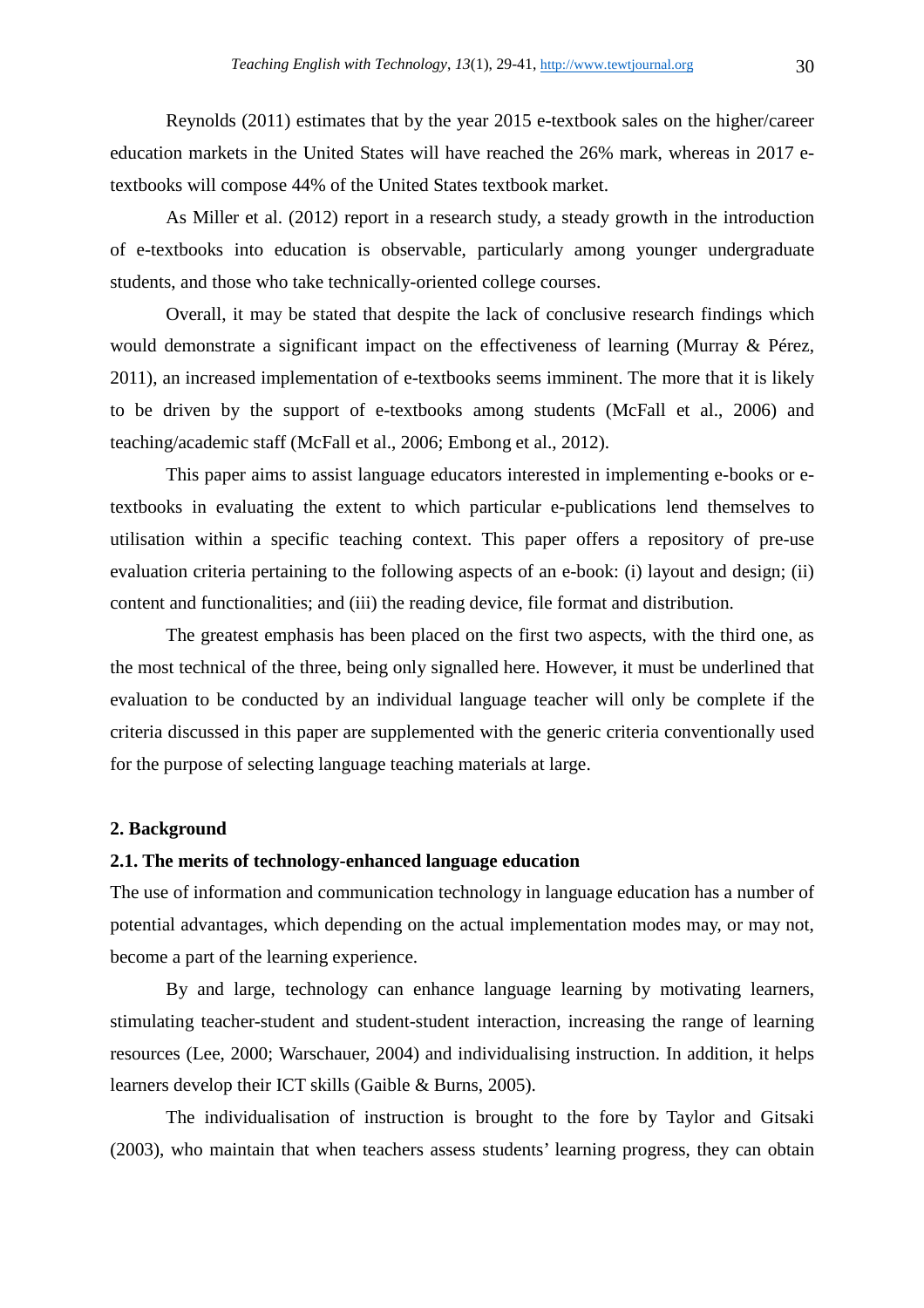essential data from computer language learning programs which may enable them to provide learners with feedback tailored to their learning needs.

 Gaible and Burns (2005) discuss a range of benefits that computer technology, including the Internet, can bring to teacher development. Yet, their suggestions, which are presented below, simultaneously imply how technology may facilitate learning at large.

 For instance, Gaible and Burns (2005) state that ICT may diversify access routes to learning material by enabling learners to reach content far beyond their immediate classroom environment, i.e. the books or reference sources which are available to them at school. This may be facilitated by the utilisation of multimedia materials, including textual, audio and video cues; a point of view which was also expressed by Felix (1998) and Krajka (2007; 2012).

 Another argument shared by Gaible and Burns (2005), Warschauer (2004) and Bélisle (2007), is that computer technology facilitates collaborative learning, i.e. peer-to-peer cooperation, as it permits communication.

 Moreover, Gaible and Burns (2005), similarly to Carrier (2006) and Bélisle (2007), cite interactivity as another value which computers offer. It may work on two different levels: on the one hand, learners can search and select materials from which to learn; on the other hand, they can engage in constructivist learning, i.e. interact with the material which they are using, as well as other learners.

 Bélisle (2007) adds that modern technology helps learners solve actual problems rather than learn passively by simply internalising knowledge (Bélisle, 2007). In Bélisle's words, technology transforms the nature of cognition into "understanding as doing and solving problems" (Bélisle, 2007, p. 4). All in all, Gaible and Burns (2005), as well as (Downes, 2005), maintain that ICT activates learners and shifts learning from teacher-centred to learner-centred forms.

 O'Dowd (2003) points out that computer technology highlights the cultural context of the target language or raises learners' cultural awareness. Corbett (2003), Bandura (2007) and Marczak (2012) demonstrate how ICT may foster the development of intercultural competence.

 Finally, Motteram and Sharma (2009) state that computer technology extends the language learning environment to contexts both in and outside the classroom through blended learning, i.e. blending face-to-face and online instruction. This may materialise through the use of electronic coursebooks, which allow learners to use materials illustrated with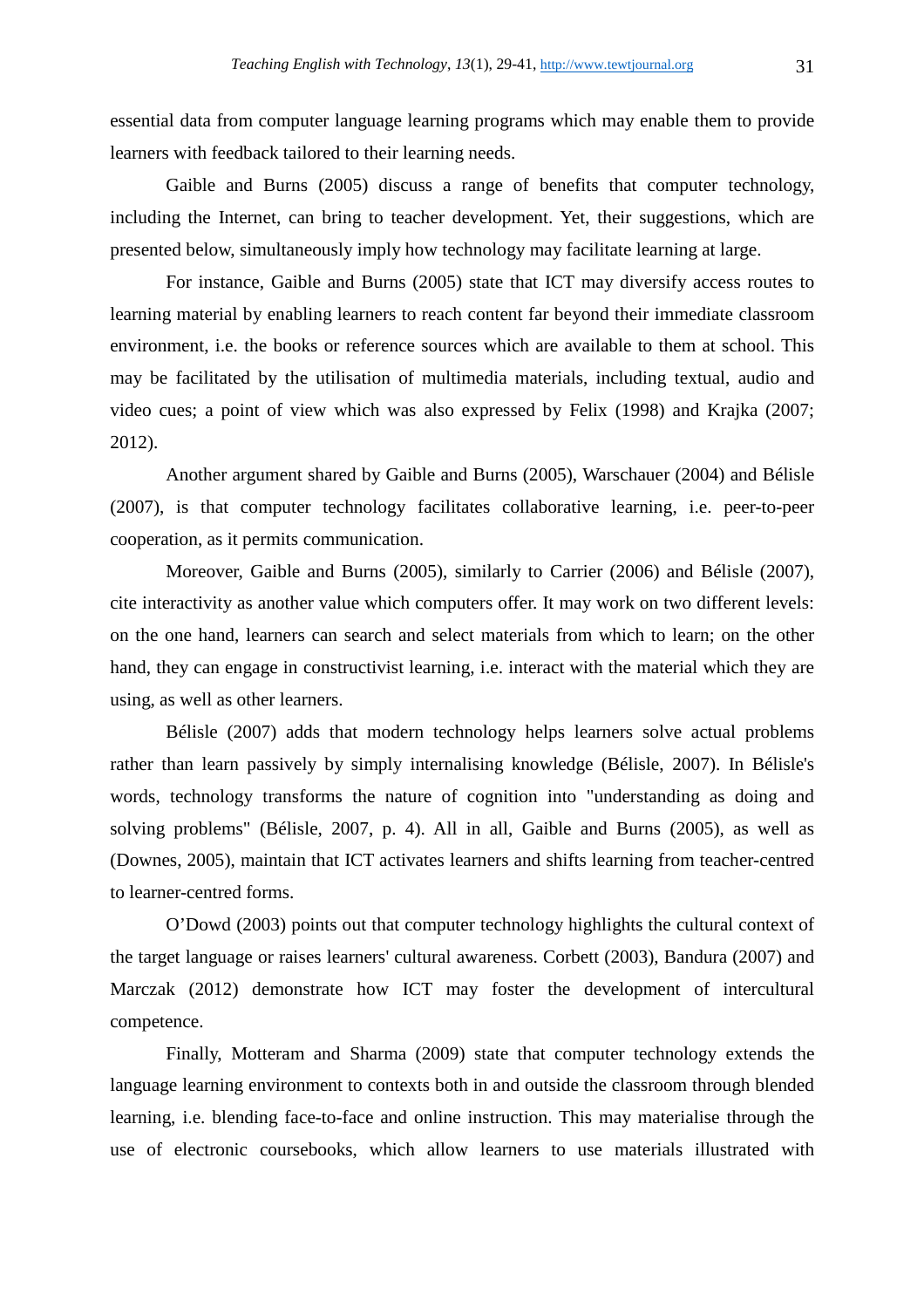multimedia content, as well as e-readers, which permit them to download content while studying at home.

 In conclusion, technology is largely believed to facilitate language instruction. However, what must be brought to light is the fact that the above advantages of ICT-enhanced language education are not inherently featured within technology per se; they are rather to be perceived as a number of potentialities which may be exploited by learners, depending on the informed decisions taken by their instructors or themselves.

# **2.2. The e-book as a teaching aid**

### **2.2.1. Definitions**

There is a vast range of possible definitions of an e-book. Diaz (2003) defines it as an interactive system through which information is delivered. However, Magnik (2001) suggests that the very name is obscure and expresses clearly neither the form nor the function(s) which it may perform. As he posits, any digitalised document which is available to readers on a portable storage medium could classify as an e-book.

 This obscurity of meaning is illustrated by Lynch (2001), who distinguishes between three different interpretations of the term *e-book*:

- (i) an e-book as digital content which can be transported on a portable storage medium or via a computer network;
- (ii) an e-book reading device, i.e. an appliance which is capable of displaying digital content on a high-quality display screen and is not equipped with a keyboard; and
- (iii) computer software, i.e. computer applications, which will permit one to read electronic content, e.g. on the regular desktop computer.

 A number of authors have already stressed the fact that an e-book bears resemblance to its traditional, printed predecessor (Landoni & Gibb, 2000; Chen, 2003; Diaz, 2003; Crestani et al., 2005; Carden, 2008). Crestani et al. (2005) define an e-book as the integration of the concept of a conventional paper book with additional useful features provided electronically. Interestingly enough, they suggest that a *good* e-book contains electronically encoded information with a degree of added value.

 By contrast, Davy (2007) believes that the very conversion of a paper textbook into the digital format does not suffice to improve learning. Therefore, he recommends a departure from the familiar concept of a book by actually decomposing the structure of a paper textbook, as it is conventionally perceived, into constituent elements and making them accessible electronically through a variety of search routes. To his mind, that kind of solution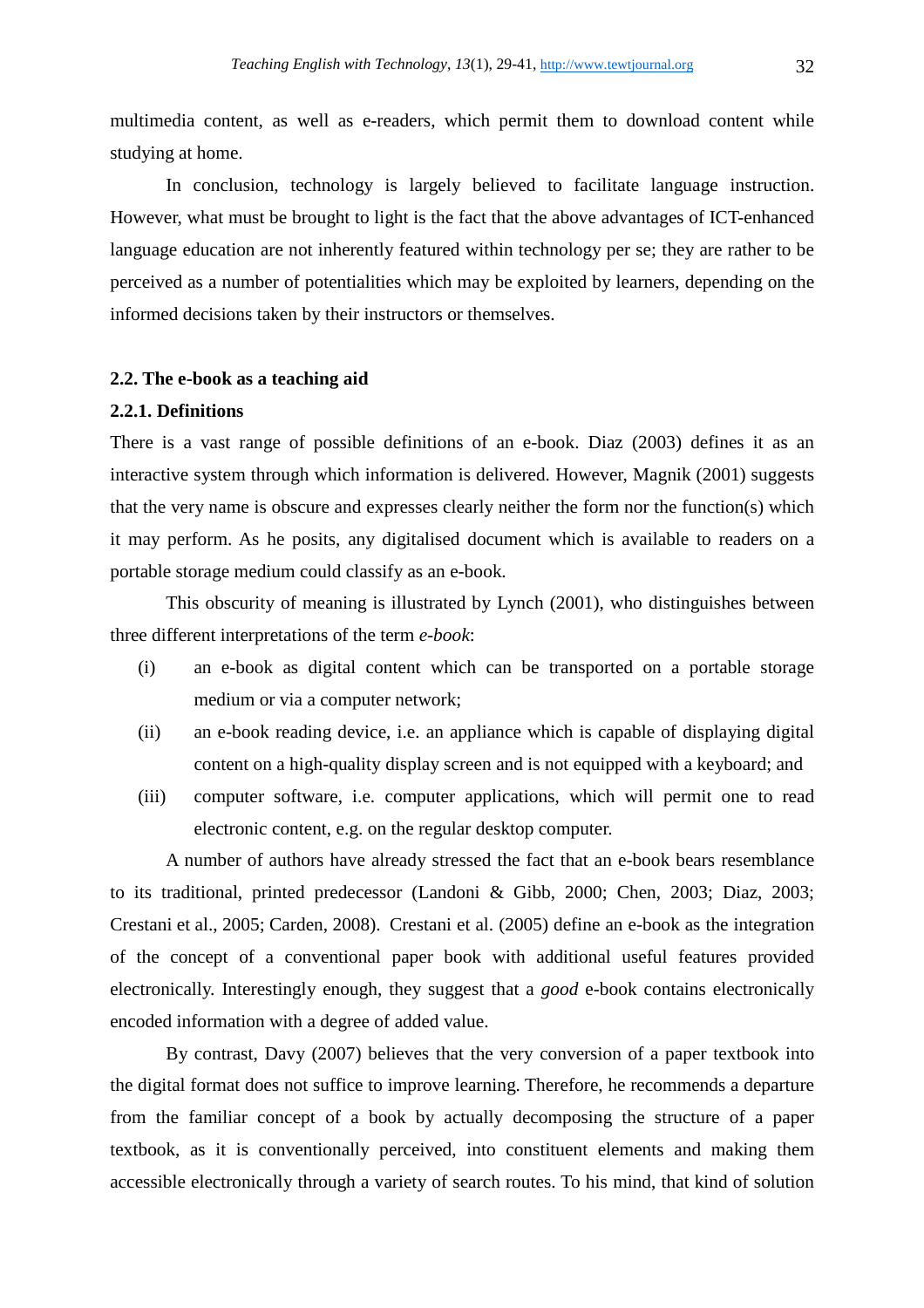can turn an electronic textbook into a really useful learning resource which will effectively serve particular learning objectives.

### **2.2.2. Features**

An analysis of publications by Crestani et al. (2005), Davy (2007), Carden (2008) and most recently Hatipoglu and Tosun (2012) yields a range of the most vital characteristics of ebooks, as presented below.

 By definition, e-books come in the digital format, which may involve a variety of technologies, including e-paper (Davy, 2007). As they constitute a lesser or greater departure from the conventional paper book, e-books offer an extensive storage capacity, as well as portability in that their content can be easily downloaded and even printed at the time of need (Crestani et al., 2005).

 Due to electronic delivery, they render course contents easily accessible (Crestani et al., 2005; Hatipoglu & Tosun, 2012). Interestingly enough, their accessibility does not seem to be affected by the fact that e-books inadvertently require the use of e-readers, i.e. devices which permit the reading of digital content, as mobile phones or handhelds are now used ubiquitously (Davy 2007). What is more, in Carden's (2008) view, e-reading devices have now become so attractive that they themselves can encourage potential readers to use e-books.

 E-books add to the range of document formats through which content can be delivered to learners, e.g. text documents (.doc) or Flash animations (.swf) (Carden, 2008; Hatipoglu & Tosun, 2012). Carden (2008) observes that such a diversity of formats additionally affects the range of distribution channels available.

 Electronic books render content searchable and linkable; they permit the use of annotation and bookmarking tools (Crestani et al., 2005). They are also a dynamic teaching aid which can be edited, re-edited and updated, as a result of which they permit the creation of multiple versions of content (Crestani et al., 2005).

 Due to the rapid advancement of technology, they are relatively cheap. Although the purchase of compatible e-readers may incur costs, once an institution or an individual has reached beyond this stage, expenditure is limited (Hatipoglu & Tosun, 2012).

 They are portable teaching aids in that they can be accessed at the time of convenience and irrespective of the place (Hatipoglu & Tosun, 2012), which makes them suitable for learning contexts both in and outside the classroom.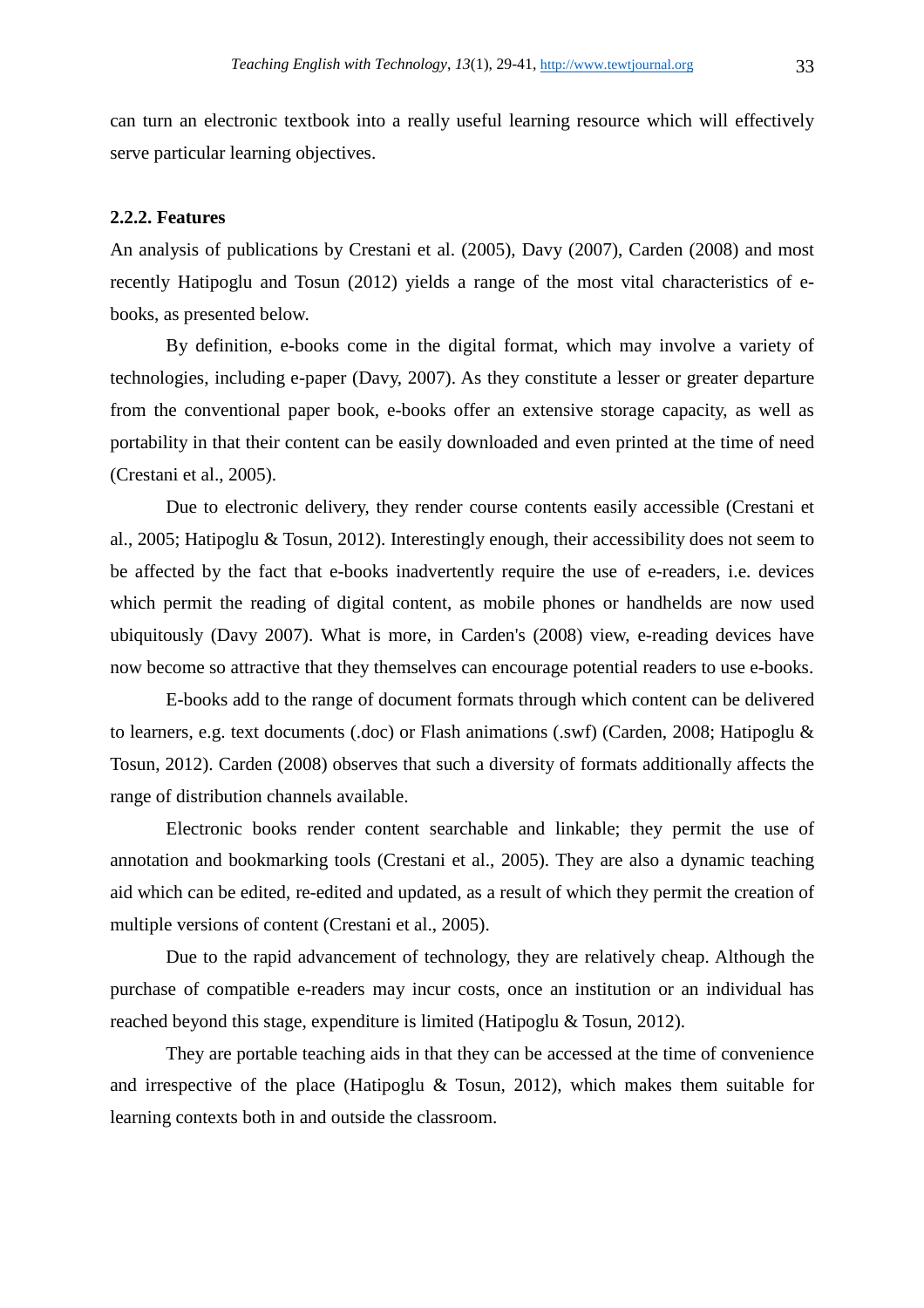They provide textual content enhanced with a selection multimedia, including audio and visual cues, as well as opportunities for the use of live broadcasts, depending on the technical functionalities of the e-reader (Davy, 2007; Hatipoglu & Tosun, 2012).

E-books enable the learner to interact with the content through varied routes of his own choice; in effect, the reader can, as it were, journey through the content without having to follow the linear structure of a paper book (Davy, 2007). That in turn fosters the individualisation of the learning process, as it enables learners to make use of their preferred learning styles (Davy, 2007; Hatipoglu & Tosun, 2012).

### **2.2.3. Types of e-books**

A variety of e-book classifications have been proposed to date. The three major categories into which e-textbooks fall are: (i) simple e-textbooks; (ii) complex e-textbooks; and (iii) advanced e-textbooks (Allison, 2003).

 (i) *Simple e-textbooks* are digitalised, downloadable versions of conventional textbooks. If they are e-books, e.g. electronic versions of the literary classics, they may even be distributed to readers free of charge, provided that the copyright has already expired. Occasionally, simple textbooks may be enriched with basic hypertext functionalities.

 (ii) *Complex e-textbooks* are all ameliorated by more sophisticated forms of hypertextbased functions, and they fall into three sub-categories. The first sub-category comprises etextbooks which contain hyperlinks to selected external audio-video components, including: audio clips, animated images and video clips. Within the second sub-category, the e-textbooks featured offer readers a choice of additional resources which are intended to supplement the text proper; these resources may take the form of supplementary texts or even complete websites. It is worth observing that such ancillary components may require readers to pay an additional fee to the publisher. Finally, the third sub-category refers to e-textbooks which have hypermedia elements incorporated directly into their content.

 (iii) *Advanced e-textbooks* combine a multitude of audio-video components which accompany the content with an element of interactivity, whereby the reader is given the opportunity to search through and use the features available, depending on their individual needs (Allison, 2003).

 A sophisticated extension of the latter category of e-textbooks/e-books or perhaps even the fourth, freshly emerging category in its own right, could embrace e-books involving all the multimedia and hypermedia technologies mentioned afore in combination with functionalities which would permit detailed studies of e-book usage, such as those that have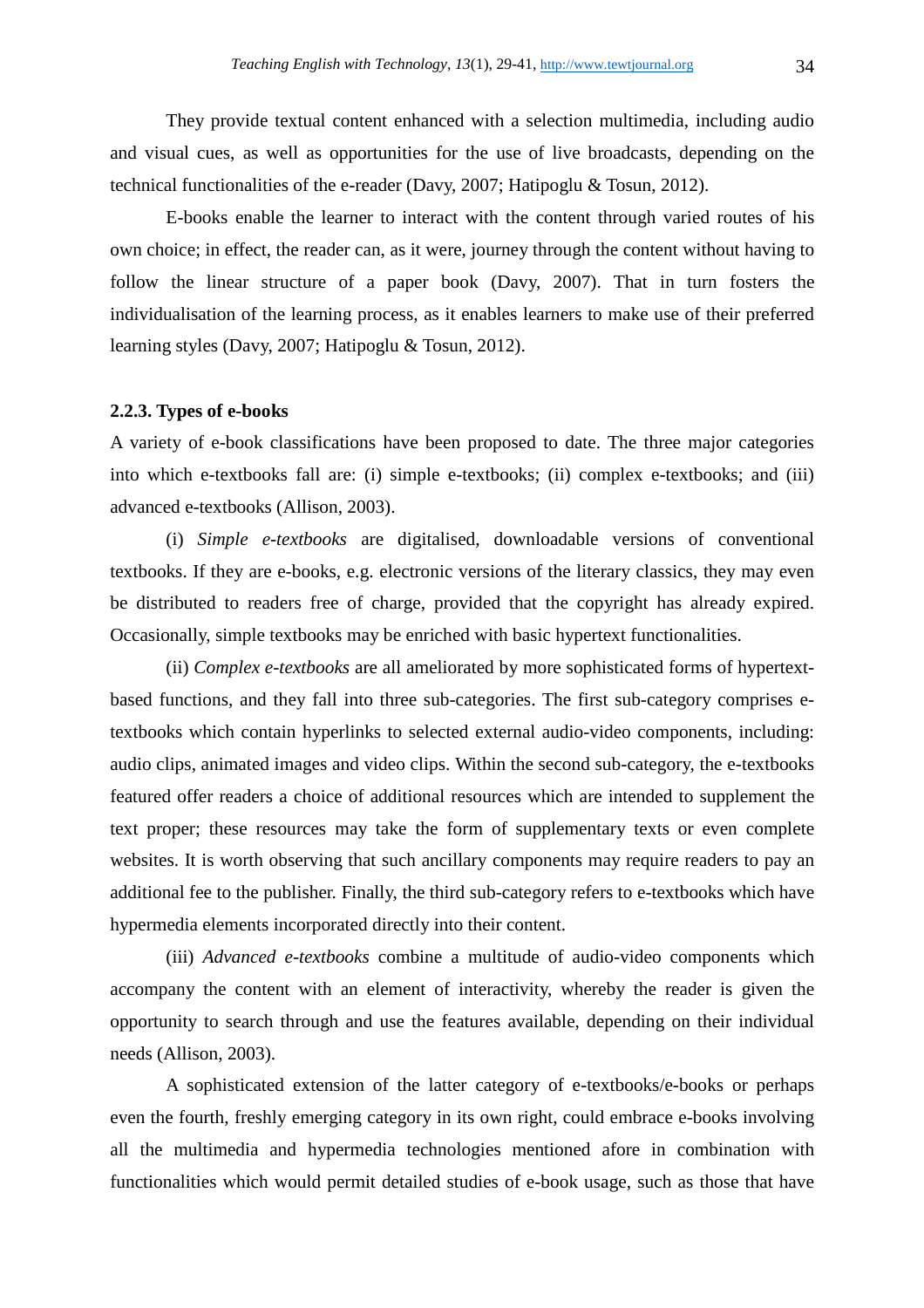been implemented as part of the *SuperBook* project (Rowlands et al., 2007). This project is administered by the Department of Information Studies at University College London in order to track the use of e-books by academic teachers and students in the United Kingdom's higher and further education.

 A more detailed classification of e-books has been proposed by Crestani et al. (2005), who delineate types of e-books according to the technological and learning affordances which they offer. Thus, they classify e-books as: (i) page turners; (ii) scrolling books; (iii) portable books; (iv) multimedia books; (v) hypermedia books; and (vi) cyberbooks.

 (i) *Page-turning e-books* fall into a spectrum ranging from electronic copies of paper books, including the same lay-out and elements of content, to those which imitate the paper version but offer new interaction patterns to the reader. With these kinds of e-books the reader may turn the pages while reading, but also annotate, bookmark or highlight the content (Crestani et al., 2005).

 (ii) *Scrolling e-books* discard the concept of a proper book page and replace it with a text scroll, i.e. a scrollable space, where irrespective of the screen size large amounts of content may be published. Such e-books contain both text and graphics and may feature hyperlinks to the relevant sections. As a result, to some extent they resemble web pages. However, they do not completely break away with the conventional book metaphor, as they still include a title section, a table of contents, chapters, indices, or references (Crestani et al., 2005).

 (iii) *Portable e-books* are either digital versions of paper books which can be read on a portable computer, or, alternatively, they may be sophisticated publications involving the use of *digital ink* and flexible *electronic paper* pages, to which content can be downloaded (Crestani et al., 2005).

 (iv) *Multimedia e-books* are diversified in the content through the incorporation of animations, sound and video materials into content, already composed of text and digital images. As Crestani et al. (2005) underline, due to the importance of the visual aspect of this kind of e-books, they require a well thought-out design of the user interface.

 (v) *Hypermedia e-books* may be viewed as a more elaborate version of multimedia ebooks in that they integrate an array of the afore-mentioned multimedia into the content, while permitting the reader to access all elements through alternative routes. Crestani et al. (2005) note that due to the hyperlinking technology involved here, such e-books may cause navigation problems or overwhelm the reader with the number of media available.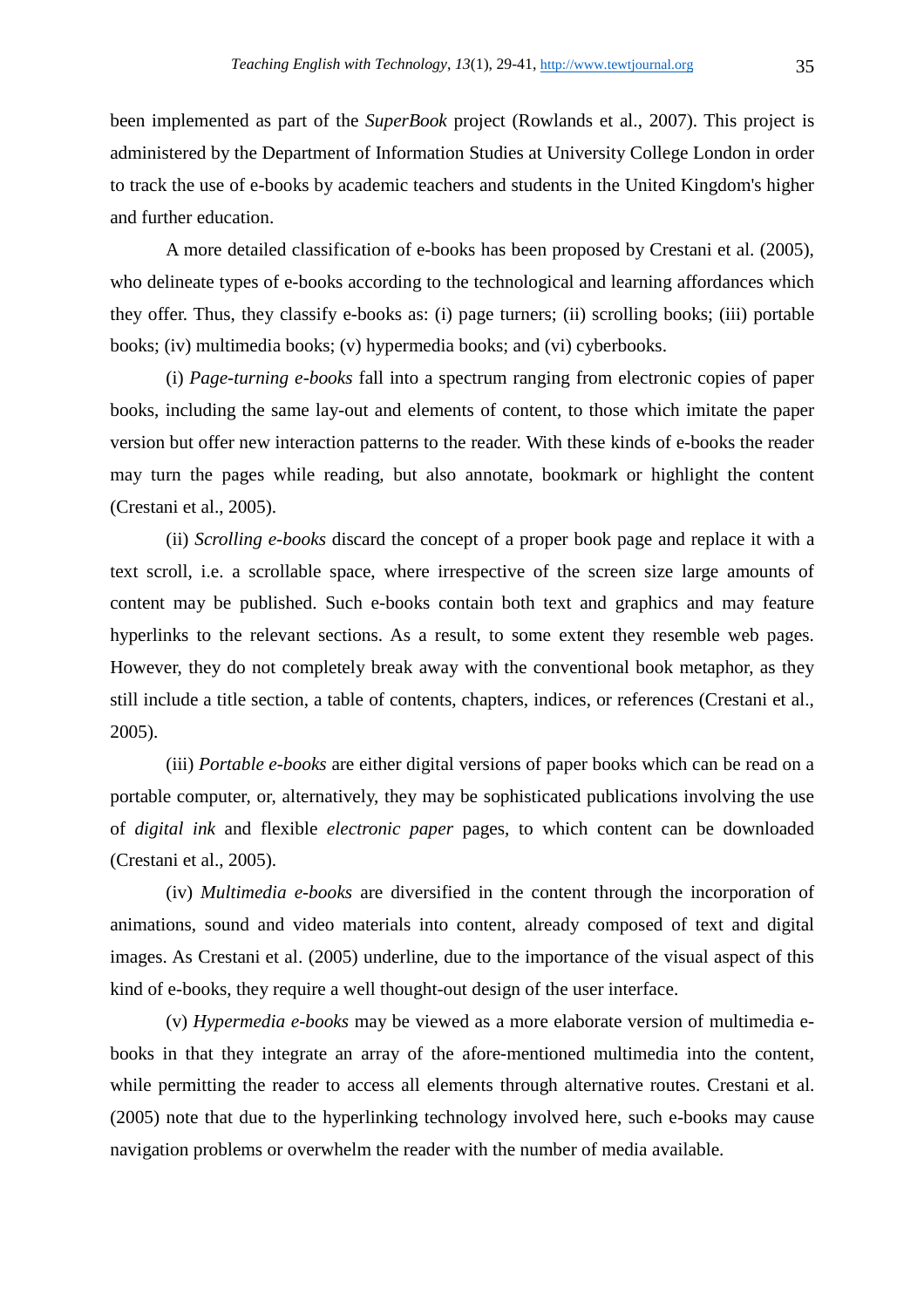(vi) *Cyberbooks* are publications which exist in electronic format, exclusively. They are free from the constraints of the book metaphor, and as such function rather as repositories of information and resources with which the reader can dynamically interact.

 The gradual diversion from the conventional paper book metaphor, observable within the types of e-books presented above, is succinctly illustrated by the third classification. Here, Carden (2008) exemplifies to what uses modern day e-books may be put and what possible functions they may perform. Thus, he distinguishes between e-books as: (i) databases; (ii) learning objects; (iii) viewable resources; (iv) narratives; and (v) imagery.

 (i) *Databases* are electronic reference publications, such as dictionaries or encyclopaedias. Their content is not accessed by users in a linear fashion, but rather searched through for specific information (Carden, 2008). It is, therefore, essential that such e-books be equipped with effective search functionalities.

 (ii) The concept of e-books as *Learning objects* resounds Davy's (2007) idea that etextbooks can be deconstructed into separate learning components which learners will use most effectively when they are empowered to select optimal options. Carden (2008) agrees with Davy (2007) that such an objective-driven environment will enrich the learning experience. Thus, e-books functioning as learning objects are computer applications where assessment tools, homework management and learning environments are added to the content, while access and learning are facilitated by searching, annotation and highlighting tools.

 (iii) *Viewable resources* stand for academic monographs which are available to users through online repositories. Readers either scour the content as a reference source, looking for longer fragments of text relevant to their current interest, or scan the publications in search of ideas which will inform their further academic work. Carden (2008) highlights that such ebooks call for effective content listing, search and bookmarking functionalities.

 (iv) *Narratives* are e-books featuring fiction or academic discourse papers delivered and read electronically through portable devices. Although linear consumption of the content seems to work against the electronic format, due to screen size or display issues, Carden (2008) observes that narratives are popular both with fiction readers as well as academics.

 (v) Finally, *E-books as imagery* are publications where textual content is enriched, and perhaps brought more to life, through the addition of animated graphics and interactive elements. In this manner the narrative of the e-book can either be provided mostly on the visual plane, e.g. for young readers, or it may simply be significantly enhanced by graphics.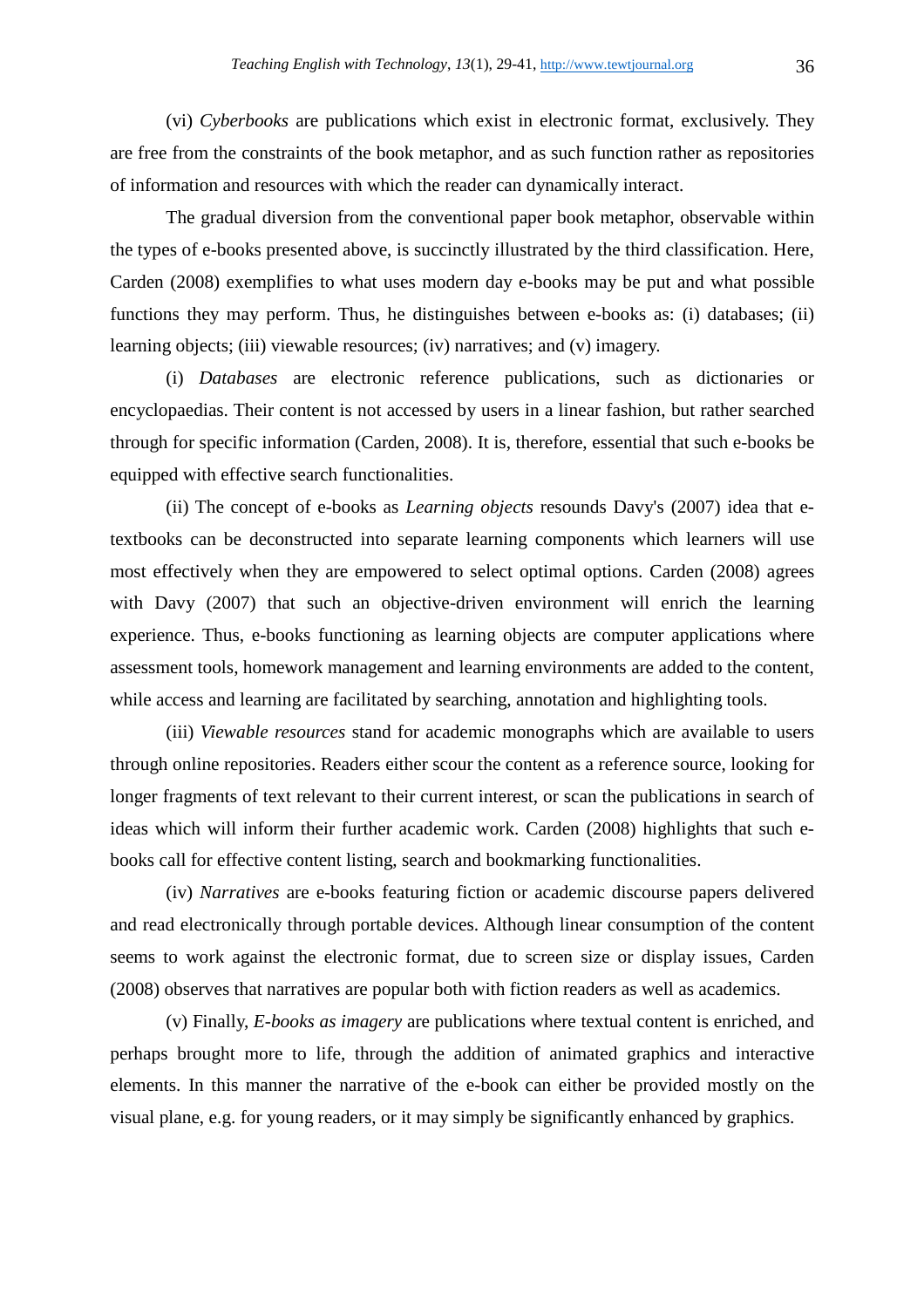# **3. E-book evaluation criteria**

In the light of the types and characteristics of e-books cited above, as well as the outcomes of research projects which aimed to devise design guidelines for the authors, publishers of electronic (text)books and educational hardware and software developers a set of criteria for the *pre-use evaluation* (Tomlinson 2003) of e-books can be inferred.

 Three such studies were reviewed: the *EBONI* project (Wilson et al., 2002), the *VisualBook* project and *the HyperTextBook* project (Crestani et al., 2005). While the *EBONI*  and *HyperTextBook* projects focused on the development of recommendations for the design of textbooks, the *VisualBook* tackled mostly the visual aspects of the production of electronic books.

 In addition, Carden's (2008) paper on the differences between e-books and their paper counterparts was analysed with regard to the author's comments on the devices and file formats involved in the delivery of e-books to users.

 As a result, inferences from the afore-mentioned resources were converted into questions which could serve as an evaluation checklist for teachers and students to use while selecting a particular e-book or e-textbook for language education. The emergent list of criteria has been divided into three basic categories pertaining to three different aspects of ebooks: (i) layout and design; (ii) content and functionalities; and (iii) device, format and distribution.

# (i) *Layout and design*

- Does the layout of the e-book mimic the *paper book* or is it a *cyberbook* publication?
- Does the e-book contain an informative cover, featuring the name of author, the title, the date of publication, and the publisher's details?
- Does it have a clearly defined or user-friendly layout (sections, chapters)?
- Is it accompanied by a table of contents which provides an introduction to the content as well as the layout?
- Is the content laid out on pages or within scrollable areas?
- Are particular sections of the content (e.g. pages) labelled clearly through page numbering or any other system?
- Does the interface feature other navigation clues which make particular elements of content accessible?
- Are colour schemes used to aid searching?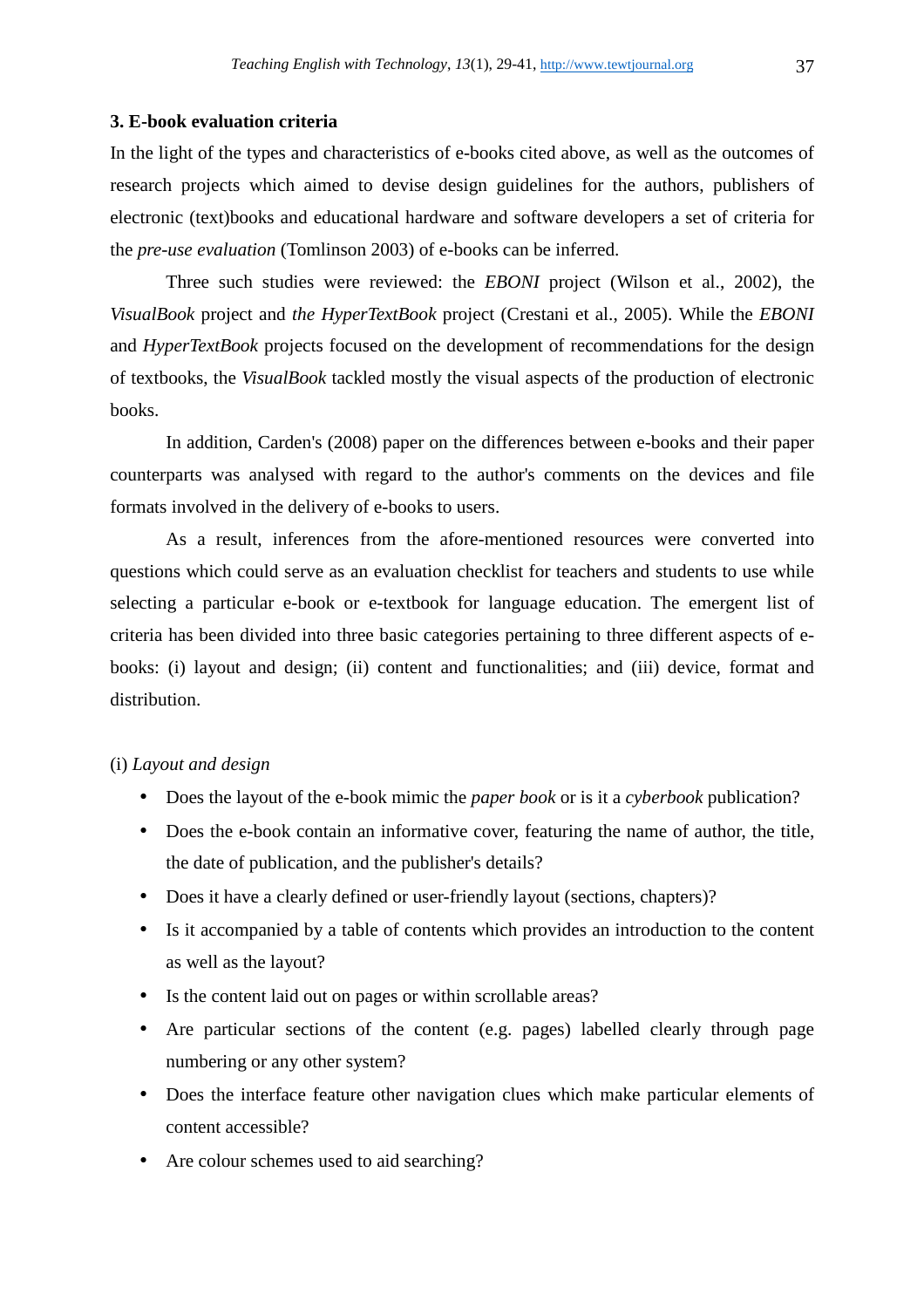- Are the fonts visible?
- Is the content indexed, so that necessary details, e.g. names or terminology, can be easily accessed?

# (ii) *Content and functionalities*

- Is the content delivered in manageable chunks, given the format of the e-book and the functionalities of the e-reading device?
- Are related elements of the content hyperlinked?
- Are multimedia/hypermedia part of the e-book?
- Do the multimedia/hypermedia enhance the content and constitute added value?
- Is the e-book equipped with an advanced search tool which permits the reader to take a variety of search routes and use a range of search queries?
- Can the reader customise elements of the e-book to his own liking/needs?
- Are bookmarking and annotation tools available to the reader?
- Is the content supplemented with extra online materials, e.g. multimedia or companion websites?
- Does the e-book feature usage data mining functionalities?
- Can the e-book function as: a database, a narrative, a set of learning objects, a package of viewable resources or as imagery?

# (iii) *Device, format and distribution*

- Does the e-book require an e-reader which is relatively cheap and available?
- Is the e-book file format open, i.e. will it be read by multiple brands of reading devices or a desktop computer?
- Are reading rights restricted in any way, e.g. through a digital rights management (DRM) system?
- Is the retail distribution of the format restricted in any way?

# **4. Conclusions**

The above evaluation criteria are by no means exhaustive, and they are supposed to be approached rather as a repository out of which prospective evaluators can selectively choose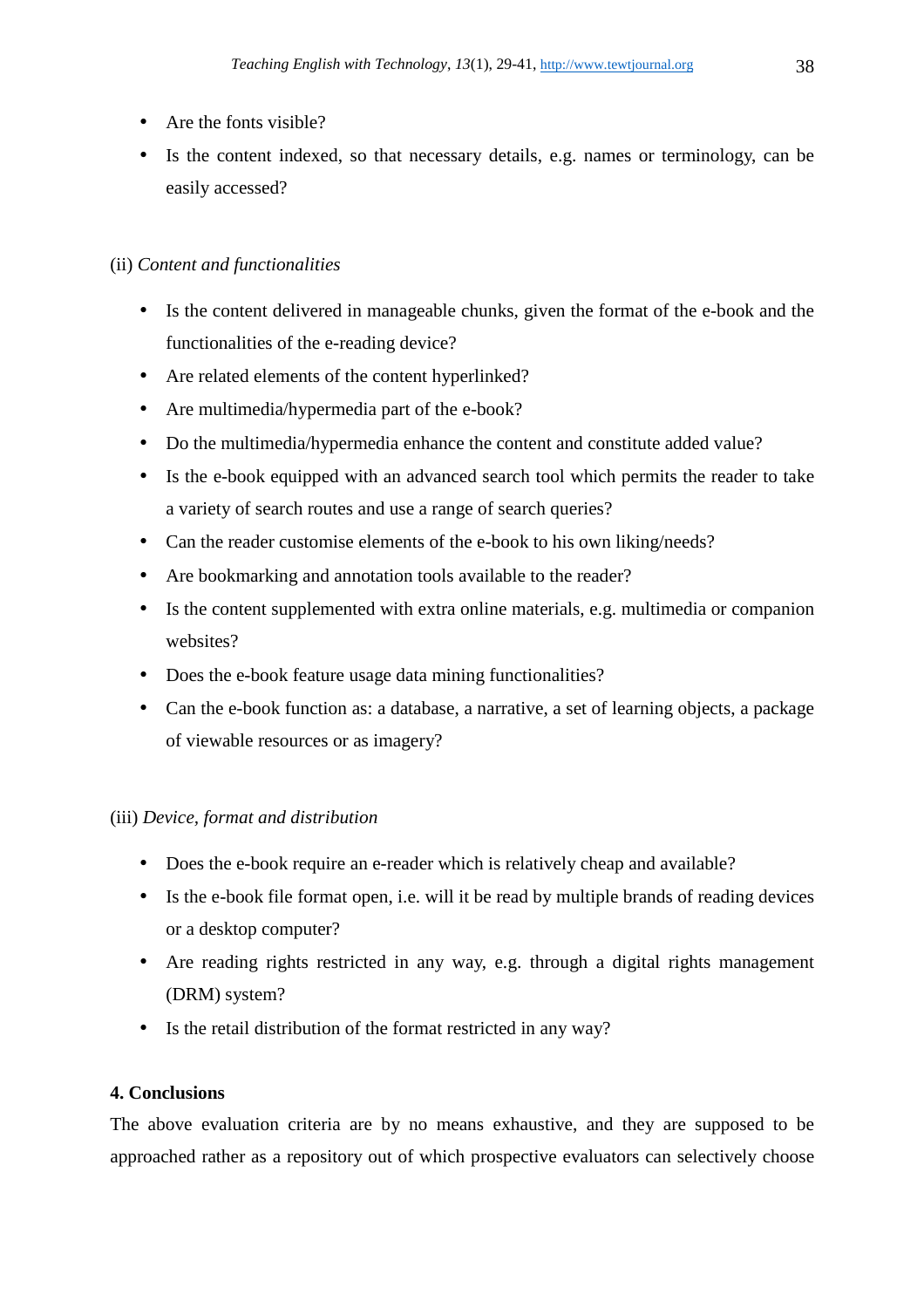the criteria which would best correspond to their language teaching circumstances. To the mind of a particular evaluator, a *good* e-book/e-textbook will not necessarily meet all of these criteria and the relevance of each of them must be subjectively assessed before a final checklist is compiled.

 Consequently, it seems desirable that researchers attempt to particularise the generic evaluation checklist presented above by identifying sets of criteria which to take into account in clearly specified language teaching contexts. The results of such studies would ease the teacher's job consisting in the adaptation of the generic checklist to their own circumstances.

What is more, in order to verify the validity of the predictive evaluation checklist ebooks should be further subjected to two types of evaluation advocated by Tomlinson (2003): *whilst-use* and *post-use evaluation*. These evaluation modes would measure the actual outcomes of the implementation of particular e-books in the middle and at the end of a language teaching course, respectively. The findings would inform teachers about the *actual* benefits as well as possible problems that the use of e-books is likely to entail; particularly, if such evaluation was complemented by: (i) the results of action research which would investigate how selected e-book features translate into various learning modes; as well as (ii) evidence from interviews with teachers and learners involved in e-book-based education.

 Last but not least, e-book evaluation should by no means be limited to the content and software, but it should additionally embrace the hardware, i.e. the e-readers, and the various digital formats available, which may also exert influence on the efficacy of e-book-enhanced language instruction.

#### **References**

- Allison, K. J. (2003). *Rhetoric and Hypermedia in Electronic Textbooks*. A PhD dissertation. Texas Woman's University.
- Bandura, E. (2007). *Nauczyciel jako mediator interkulturowy*. Kraków: Tertium.
- Bélisle, C. (2007). eLearning and intercultural dimensions of learning theories and teaching models. Paper submitted to the FeConE (Framework for eContent Evaluation) project. May 2007. Retrieved January 23rd, 2013, from http://www.elearningeuropa.info/files/media/media13022.pdf.
- Carden, M. T. J. (2008). E-Books are not books. Conference on Information and Knowledge Management archive. *Proceeding of the 2008 ACM workshop on Research advances in large digital book repositories, 2008, Napa Valley, California, USA October 30, 2008,* 9-12.
- Carrier, M. (2006). Technology in the future language classroom. *Modern English Teacher*, *14*(4), 5-15.
- Chen, Y-N. (2003). Application and development of electronic books in an e-Gutenberg age. *Online Information Review*, *27*(1), 8-16.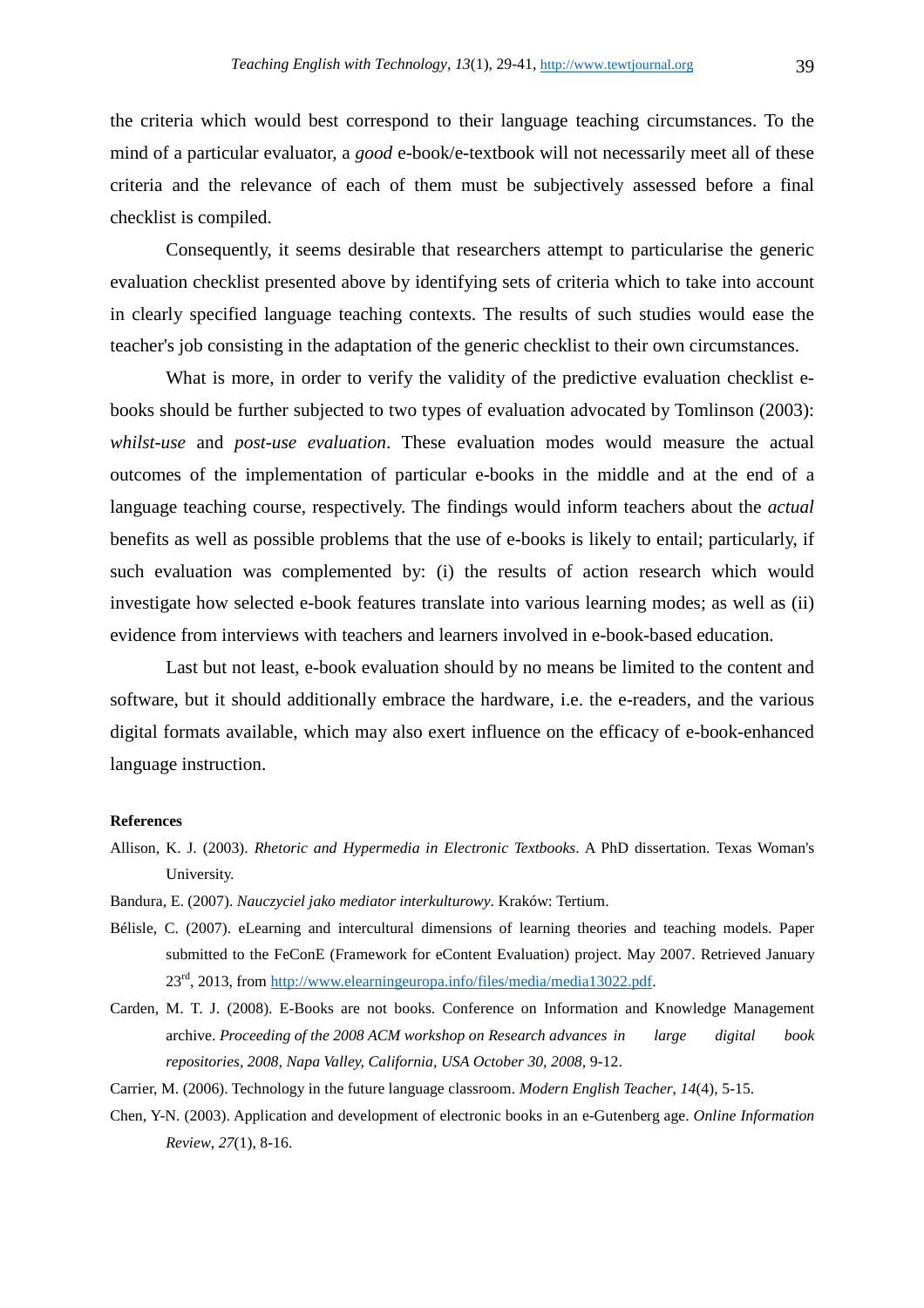- CILIP (2012). *Ebook Acquisition and Lending Briefing. Public, Academic and Research Libraries*. CILIP, Policy Department, August 2012 (revised September 2012). Retrieved from http://www.cilip.org.uk/getinvolved/policy/statements%20and%20briefings/Documents/Ebook%20acquisition%20and%20lending%20by%20libraries%20-%20longer%20briefingv2.pdf.
- Murray, M. C., & Pérez, J. (2011). E-Textbooks are coming: Are we ready? *Issues in Informing Science and Information Technology, 8*, 49-60. Retrieved from http://iisit.org/Vol8/IISITv8p049-060Murray307.pdf.
- Corbett, J. **(**2003). *An Intercultural Approach to English Language Teaching*. Clevedon: Multilingual Matters.
- Crestani, F., Landoni, M., & Melucci, M. (2005). Appearance and functionality of electronic books. *International Journal on Digital Libraries*, *6*(2), 192-209.
- Davy, T. (2007). E-Textbooks: opportunities, innovations, distractions and dilemmas. *Serials*, *20*(2), 98-102.
- Diaz, P. (2003). Usability of hypermedia educational e-Books. *D-Lib Magazine* 9(3): Retrieved from: http://www.dlib.org/dlib/march03/diaz/03diaz.html.
- Downes, S. (2005). E-learning 2.0. *eLearn Magazine*. *Education and Technology in Perspective*. October 2005. Retrieved from http://elearnmag.acm.org/featured.cfm?aid=1104968*.*
- Embong, A. M., Noor, A. M., Ali, R. M. M., Bakar, Z. A., & Amin, A-R. M. (2012). Teachers' perceptions on the use of e-books as textbooks in the classroom. *World Academy of Science, Engineering and Technology, 70*, 580-586. Retrieved from https://www.waset.org/journals/waset/v70/v70-110.pdf.
- Felix, U. (1998). *Virtual Language Learning*. Melbourne AU: Publications and Clearinghouse Managers Language Australia Ltd.
- Gaible, E., & Burns, M. (2005). *Using Technology to Train Teachers: Appropriate Uses of ICT for Teacher Professional Development in Developing Countries*. Washington, DC: infoDev / World Bank. Retrieved from http://www.infodev.org/en/Publication.13.html.
- Guardian (2012). Huge rise in ebook sales offsets decline in printed titles. A Guardian website article of 2 May. Retrieved from http://www.guardian.co.uk/books/2012/may/02/rise-ebook-sales-decline-print-titles.
- Hatipoglu, N., & Tosun, N. (2012). The design of renewable and interactive e-book template for e-learning environments. *Online Journal of Communication and Media Technologies*, *2*(3), 126-138. Retrieved from http://www.ojcmt.net/articles/22/227.pdf.
- Krajka, J. (2007). *English Language Teaching in the Internet-Assisted Environment.* Lublin: Maria Curie-Skłodowska University Press.
- Krajka, J. (2012). *The Language Teacher in the Digital Age. Towards a Systematic Approach to Digital Teacher Development.* Lublin: Maria Curie-Skłodowska University Press.
- Landoni, M., & Gibb, F. (2000). The role of visual rhetoric in the design and production of electronic books: the visual book. *The Electronic Library*, *18*(3), 190-201.
- Lee, K.W. (2000). English teachers' barriers to the use of computer assisted language learning. *The Internet TESL Journal, 6*(12)*.* Retrieved from http://iteslj.org/Articles/Lee-CALLbarriers.html.
- Lynch, C. (2001). The battle to define the future of the book in the digital world. *First Monday*, *6*(6). Retrieved from http://firstmonday.org/htbin/cgiwrap/bin/ojs/index.php/fm/article/view/864/773.
- Magnik, J. (2001) Printing on electrons. In Cope, B., & Kalantzis, D. (Eds.), *Print and Electronic Text Convergence* (pp. 125-144). Melbourne: Common Ground Publishing Ltd.